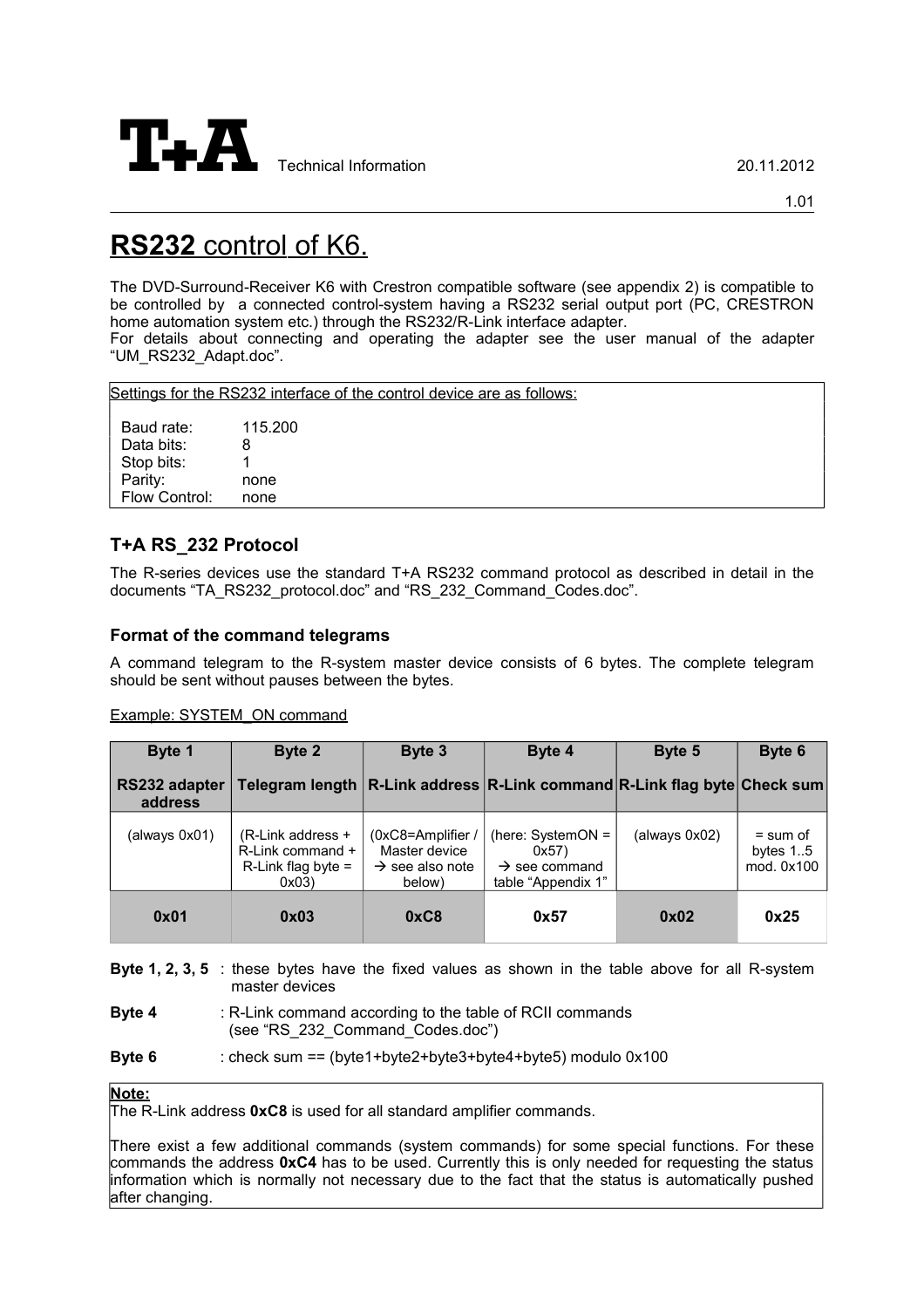## **Format of the acknowledge (ACK) telegrams**

The R-System master device will process each received command telegram and it will send an acknowledge telegram approx. 25...35 ms after receiving the command.

The ACK telegram consists of 2 bytes:

**Byte 1** is the RS232 address of the command telegram received before (=byte 1 of the command  $telegram = 0x01$ ).

**Byte 2** is the acknowledge byte. If this byte is equal to the check sum of the command telegram (byte\_6 of the command) then the command was received correctly. If byte\_2 has a value different from the check sum of the command, an error has occurred (see table below).

**Format of the ACK telegram:**

| Byte 1        | Byte 2                                                                                                                                                                                                     |                                                                                     |
|---------------|------------------------------------------------------------------------------------------------------------------------------------------------------------------------------------------------------------|-------------------------------------------------------------------------------------|
| RS232 address | <b>ACK byte</b>                                                                                                                                                                                            |                                                                                     |
| 0x01          | $=$ check sum of command:<br>$=$ check sum $-1$ :<br>$=$ check sum $-2$ :                                                                                                                                  | command correctly received<br>command ignored (system busy)<br>command not executed |
|               | Note:<br>If no ACK telegram is received within 35 milli-seconds after sending a command, there is either a<br>hardware problem (cable etc.) or the telegram is erroneous (wrong address, wrong check sum ) |                                                                                     |

After the ACK telegram, the master device is ready for the next command.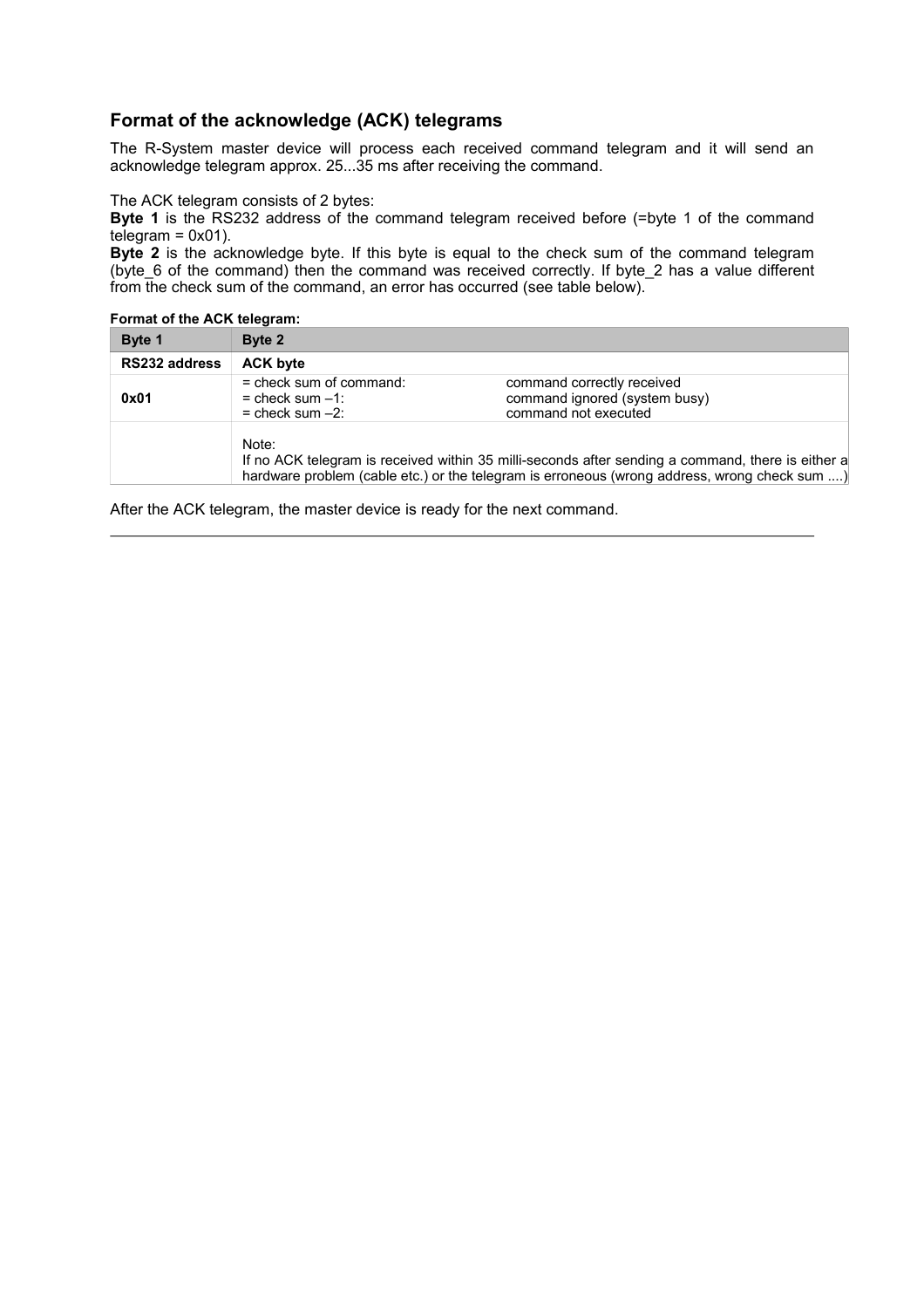# **Special System Commands**

The software versions that include the "extended control" feature (see Appendix 2) will automatically 'push' status information about the K6 status. Additionally this status can be requested by sending the command 0x64 (Status\_1) or 0x43 (Status\_2) to the RLink-address 0xC4. Responses are as follows:

## **Status 1:**

The STATUS\_1 command to the master is answered by a 8 byte long status telegram having the following format:

|            | 0x01, 0x05, 0xC4, 0x64, Status_Byte_1, Status_Byte_2, Status_Byte_3 | Checksum    |
|------------|---------------------------------------------------------------------|-------------|
| HEADER (4) | STATUS BYTES (3)                                                    | CHK-SUM (1) |

The 4 header bytes (0x01/0x05/0xC4/0x64) are constant. The 3 status bytes are defined as follows:

| Status_Byte_1 | b0             | unused               |                              |                                       |
|---------------|----------------|----------------------|------------------------------|---------------------------------------|
|               | b1             | Speaker_A            | $1:=$ speaker A output is ON |                                       |
|               | b <sub>2</sub> | Speaker B            | $1:=$ speaker B output is ON |                                       |
|               | b <sub>3</sub> | unused               |                              |                                       |
|               | b4             | unused               |                              |                                       |
|               | b5             | unused               |                              |                                       |
|               | b6             | unused               |                              |                                       |
|               | b7             | unused               |                              |                                       |
| Status_Byte_2 | b0             | <b>Listen Source</b> | $0$ := not defined           | $8 = AUX 3$                           |
|               | b1             | (014)                | $1 = CD$                     | $9 = DVD$                             |
|               | b2             |                      | $2:$ TUNER                   | $10 = STB$                            |
|               | b3             |                      | $3:$ TAPE 1                  | $11 = VCR$                            |
|               | b4             | Recording Source     | $4 = TAPE2$                  | $12 = \text{AUX}$ /AV 1               |
|               | b5             | (014)                | 5:= TV/Video                 | $13 = \frac{\text{AUX}}{\text{AV 2}}$ |
|               | b6             |                      | $6 = AUX 1$                  | 14:= DBR (Digital Radio)              |
|               | b7             |                      | $7 = AUX 2$                  | 15:= not def. / future use            |
| Status_Byte_3 | b0             | Loudness             | 1:= Loudness ON              |                                       |
|               | b1             | Flat                 | 1:= Tone control OFF         |                                       |
|               | b <sub>2</sub> | unused               |                              |                                       |
|               | b <sub>3</sub> | unused               |                              |                                       |
|               | b4             | unused               |                              |                                       |
|               | b5             | unused               |                              |                                       |
|               | b6             | Standby              | $1 = K6$ in Standby          |                                       |
|               | b7             | On                   | $1 = K6$ is ON               |                                       |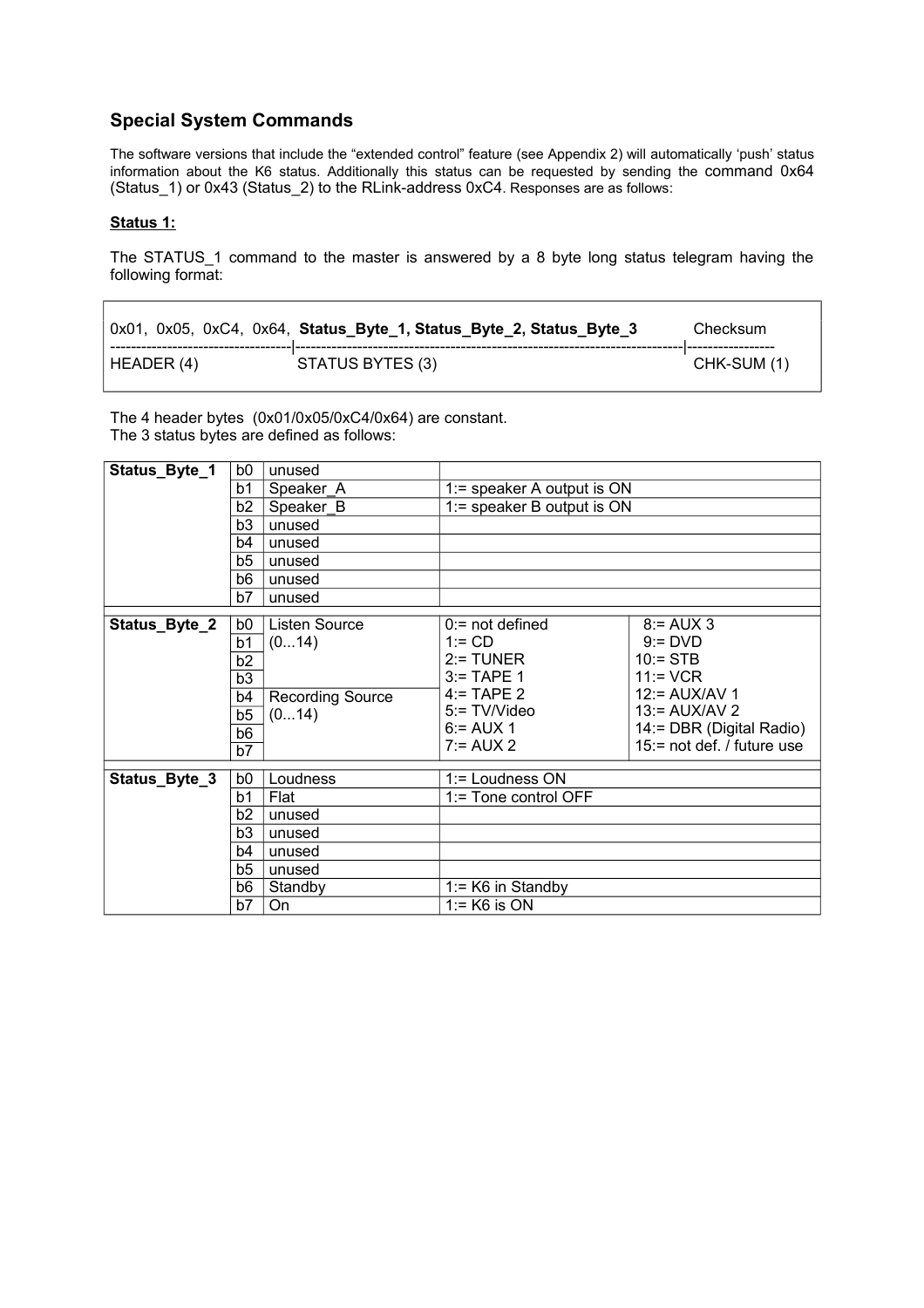## **Status 2:**

The STATUS\_2 command to the master will be answered by a 10 byte long status telegram having the following format:

|            | 0x01, 0x07, 0xC4, 0x43, Status_Byte_1, , Status_Byte_5, | Checksum    |
|------------|---------------------------------------------------------|-------------|
| HEADER (4) | STATUS BYTES (5)                                        | CHK-SUM (1) |

The 4 header bytes (0x01/0x07/0xC4/0x43) are constant. The 5 status bytes are defined as follows:

| Status_Byte_1 | b0              | unused                         |  |
|---------------|-----------------|--------------------------------|--|
|               | $\overline{b1}$ |                                |  |
|               | $\overline{b2}$ |                                |  |
|               | b3              |                                |  |
|               | b4              |                                |  |
|               | b <sub>5</sub>  |                                |  |
|               | $\overline{b6}$ |                                |  |
|               | $\overline{b7}$ |                                |  |
|               |                 |                                |  |
| Status_Byte_2 | b0              | Volume of main room            |  |
|               | $\overline{b1}$ | (099)                          |  |
|               | $\overline{b2}$ |                                |  |
|               | $\overline{b3}$ |                                |  |
|               | b4              |                                |  |
|               | b <sub>5</sub>  |                                |  |
|               | $\overline{b6}$ |                                |  |
|               | b7              |                                |  |
| Status_Byte_3 | b0              | unused                         |  |
|               | b1              |                                |  |
|               | $\overline{b2}$ |                                |  |
|               | $\overline{b3}$ |                                |  |
|               | b4              |                                |  |
|               | $\overline{b5}$ |                                |  |
|               | $\overline{b6}$ |                                |  |
|               | $\overline{b7}$ |                                |  |
|               |                 |                                |  |
| Status_Byte_4 | b0              | Volume of 2 <sup>nd</sup> room |  |
|               | $\overline{b1}$ | (099)                          |  |
|               | $\overline{b2}$ |                                |  |
|               | $\overline{b3}$ |                                |  |
|               | b4              |                                |  |
|               | b5              |                                |  |
|               | $\overline{b6}$ |                                |  |
|               | $\overline{b7}$ |                                |  |
| Status_Byte_5 | b0              | unused                         |  |
|               |                 |                                |  |
|               | $rac{b1}{b2}$   |                                |  |
|               | $\overline{b3}$ |                                |  |
|               | b4              |                                |  |
|               | $\overline{b5}$ |                                |  |
|               | b6              |                                |  |
|               | $\overline{b7}$ |                                |  |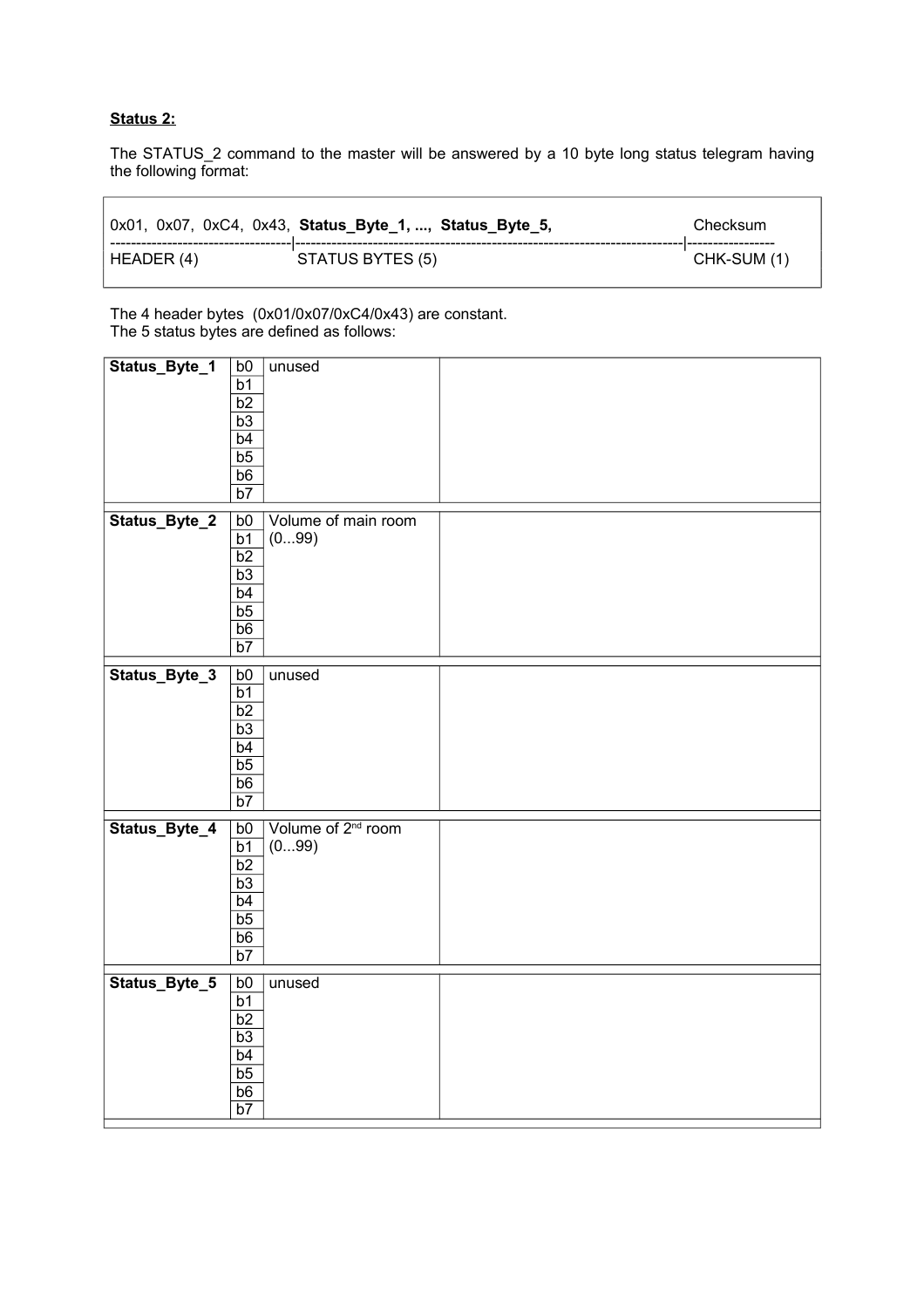# **Appendix 1: List of Master (Amplifier) commands (Address 0xC8)**

| Command                                                                                                                     | Command<br>Code (HEX) | toggle | <b>Remark</b>                                                                                                                                                          |
|-----------------------------------------------------------------------------------------------------------------------------|-----------------------|--------|------------------------------------------------------------------------------------------------------------------------------------------------------------------------|
| System ON                                                                                                                   | 0x57                  |        | Switch the master device ON                                                                                                                                            |
| <b>System Standby</b>                                                                                                       | 0x77                  |        | Switch the system (master and source devices) to STANDBY                                                                                                               |
| System OFF                                                                                                                  | 0x7A                  |        | Switch the system completely OFF                                                                                                                                       |
| <b>Volume + Tone Control</b>                                                                                                |                       |        |                                                                                                                                                                        |
| VOL_PLUS                                                                                                                    | 0x00                  |        | Performs 1 volume step of the main room volume.                                                                                                                        |
| VOL_MINUS                                                                                                                   | 0x20                  |        | Hint: Repeat these commands for continuous volume<br>increase/decrease (command repetition rate = 100110 ms)                                                           |
| VOL_B_PLUS                                                                                                                  | 0x4E                  |        | Performs 1 volume step of the 2 <sup>nd</sup> room volume (if enabled)                                                                                                 |
| VOL_B_MINUS                                                                                                                 | 0x6E                  |        | Hint: Repeat these commands for continuous volume<br>increase/decrease (command repetition rate = 100110 ms)                                                           |
| Balance L                                                                                                                   | 0x38                  |        | one step to the left                                                                                                                                                   |
| Balance R                                                                                                                   | 0x18                  |        | one step to the right                                                                                                                                                  |
| <b>LOUDness</b>                                                                                                             | 0x2C                  | X      |                                                                                                                                                                        |
| <b>LOUDness ON</b>                                                                                                          | 0x75                  |        |                                                                                                                                                                        |
| <b>LOUDness OFF</b>                                                                                                         | 0x55                  |        |                                                                                                                                                                        |
| <b>FLAT</b>                                                                                                                 | 0x0C                  | x      |                                                                                                                                                                        |
| <b>FLAT ON</b>                                                                                                              | 0x7B                  |        | tone control defeat                                                                                                                                                    |
| <b>FLAT OFF</b>                                                                                                             | 0x47                  |        | tone control on                                                                                                                                                        |
| <b>Speaker Control</b>                                                                                                      |                       |        |                                                                                                                                                                        |
| <b>SPKR</b>                                                                                                                 | 0x13                  | X      | Switches the speaker outputs insequence ON and OFF:<br>$A \rightarrow B \rightarrow A + B \rightarrow OFF$<br>Hint: better use the "discrete" Speaker_A/Speaker_B ON + |
|                                                                                                                             |                       |        | OFF commands                                                                                                                                                           |
| Speaker A ON                                                                                                                | 0x68                  |        | Speaker A output ON                                                                                                                                                    |
| Speaker A OFF                                                                                                               | 0x48                  |        | Speaker A output OFF                                                                                                                                                   |
|                                                                                                                             |                       |        | Hint: Although the SR1535R has no Speaker B/C/D outputs itself it reacts to the commands and switches                                                                  |
| external amps. When 2 <sup>nd</sup> room functions are enabled the speakers C/D are mapped to 2 <sup>nd</sup> room speakers |                       |        |                                                                                                                                                                        |
| A/B (2 <sup>nd</sup> room amp needs special software).                                                                      |                       |        |                                                                                                                                                                        |
| Speaker_B ON                                                                                                                | 0x58                  |        | Speaker B output ON                                                                                                                                                    |
| Speaker B OFF                                                                                                               | 0x78                  |        | Speaker B output OFF                                                                                                                                                   |
| Speaker CON                                                                                                                 | 0x6C                  |        | Speaker C output ON                                                                                                                                                    |
| Speaker C OFF                                                                                                               | 0x4C                  |        | Speaker C output OFF                                                                                                                                                   |
| Speaker D ON                                                                                                                | 0x5C                  |        | Speaker D output ON                                                                                                                                                    |
| Speaker D OFF                                                                                                               | 0x7C                  |        | Speaker D output OFF                                                                                                                                                   |
| <b>Surround control</b>                                                                                                     |                       |        |                                                                                                                                                                        |
| Surround EX/ES                                                                                                              | 0x6F                  |        | Surround EX/ES mode                                                                                                                                                    |
| Surround 5.1                                                                                                                | 0x6D                  |        | Surround 5.1 mode                                                                                                                                                      |
| Stereo                                                                                                                      | 0x4D                  |        | Stereo mode                                                                                                                                                            |
| Mono                                                                                                                        | 0x5D                  |        | Mono mode                                                                                                                                                              |
| Mono I                                                                                                                      | 0x3D                  |        | use left channel for Mono                                                                                                                                              |
| Mono II                                                                                                                     | 0x53                  |        | use right channel for Mono                                                                                                                                             |
| <b>Disco</b>                                                                                                                | 0x63                  |        | SoundField: Disco                                                                                                                                                      |
| Hall                                                                                                                        | 0x76                  |        | SoundField: Hall                                                                                                                                                       |
| Opera                                                                                                                       | 0x7E                  |        | SoundField: Opera                                                                                                                                                      |
| Arena                                                                                                                       | 0x71                  |        | SoundField: Arena                                                                                                                                                      |
| Club                                                                                                                        | 0x69                  |        | SoundField: Club                                                                                                                                                       |
| Church                                                                                                                      | 0x79                  |        | SoundField: Church                                                                                                                                                     |
| MCH-Input                                                                                                                   | 0x67                  |        | Use Multichannel-Input if assigned to active source                                                                                                                    |
| <b>SURND</b>                                                                                                                | 0x37                  | X      | toggle between Surround- and Preamp-Mode                                                                                                                               |
| <b>PRE</b>                                                                                                                  | 0x0E                  |        | switch to HQ-Stereo-Mode                                                                                                                                               |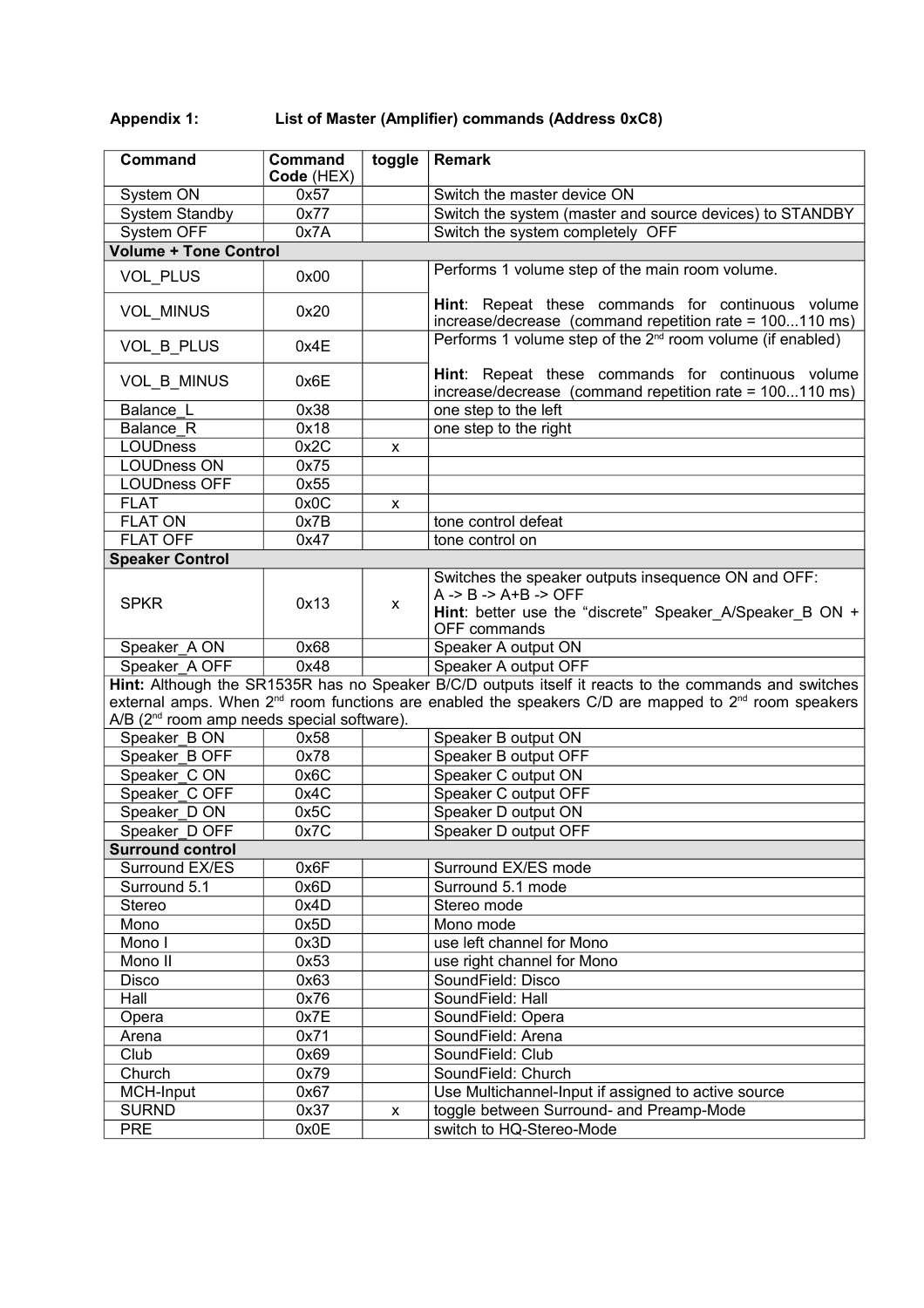| <b>Source selection (Group commands)</b>                            |      |   |                                                                                                  |  |
|---------------------------------------------------------------------|------|---|--------------------------------------------------------------------------------------------------|--|
| <b>CD</b>                                                           | 0x23 | X | $CD \leftrightarrow DVD$                                                                         |  |
| Tuner                                                               | 0x17 |   | Tuner                                                                                            |  |
| Tape                                                                | 0x35 |   | Tape                                                                                             |  |
| DAT/Tape-2                                                          | 0x15 | X | $\overline{\text{VCR-1}} \leftrightarrow \text{VCR-2}$                                           |  |
| Video/TV                                                            | 0x07 | X | $TV \leftrightarrow$ STB                                                                         |  |
| <b>AUX</b>                                                          | 0x3D | X | $AUX/P \rightarrow AUX-AV-1 \rightarrow AUX-AV-2$                                                |  |
| MC/Aux-2                                                            | 0x27 |   | AUX/P                                                                                            |  |
| MM/Aux-3                                                            | 0x1D | X | AUX-AV-1 $\leftrightarrow$ AUX-AV-2                                                              |  |
| <b>Source selection (discrete commands)</b>                         |      |   |                                                                                                  |  |
| SRC CD                                                              | 0x45 |   | CD                                                                                               |  |
| <b>SRC Tuner</b>                                                    | 0x46 |   | Tuner                                                                                            |  |
| SRC Tape-1                                                          | 0x49 |   | Tape                                                                                             |  |
| SRC TV                                                              | 0x59 |   | <b>TV</b>                                                                                        |  |
| SRC Aux-2                                                           | 0x65 |   | AUX/P                                                                                            |  |
| SRC Aux-3                                                           | 0x61 |   | CAM                                                                                              |  |
| <b>SRC DVD</b>                                                      | 0x42 |   | <b>DVD</b>                                                                                       |  |
| <b>SRC STB</b>                                                      | 0x62 |   | <b>STB</b>                                                                                       |  |
| <b>SRC VCR-1</b>                                                    | 0x52 |   | VCR-1                                                                                            |  |
| SRC Aux-AV-1                                                        | 0x72 |   | Aux-AV-1                                                                                         |  |
| SRC Aux-AV-2                                                        | 0x4A |   | Aux-AV-2                                                                                         |  |
| <b>SRC VCR-2</b>                                                    | 0x66 |   | $VCR-2$                                                                                          |  |
| Main / Config - Menu                                                |      |   |                                                                                                  |  |
| AMP Menu (short)                                                    | 0x40 |   | Open Main Menu                                                                                   |  |
| AMP Menu (long)                                                     | 0x41 |   | Open Configuration Menu                                                                          |  |
| Close AMP Menu                                                      | 0x60 |   | Close active Menu (Main or Configuration)                                                        |  |
|                                                                     |      |   | Hint: The Menu navigation is done by the keys NEXT (0x34), PREV (0x2A), FF (0x25), RW (0x1A) and |  |
| OK (0x26) which are normally forwarded to the active source device. |      |   |                                                                                                  |  |
|                                                                     |      |   |                                                                                                  |  |
|                                                                     |      |   |                                                                                                  |  |
|                                                                     |      |   |                                                                                                  |  |
|                                                                     |      |   |                                                                                                  |  |
|                                                                     |      |   |                                                                                                  |  |
|                                                                     |      |   |                                                                                                  |  |
|                                                                     |      |   |                                                                                                  |  |
|                                                                     |      |   |                                                                                                  |  |
|                                                                     |      |   |                                                                                                  |  |
|                                                                     |      |   |                                                                                                  |  |
|                                                                     |      |   |                                                                                                  |  |
|                                                                     |      |   |                                                                                                  |  |
|                                                                     |      |   |                                                                                                  |  |